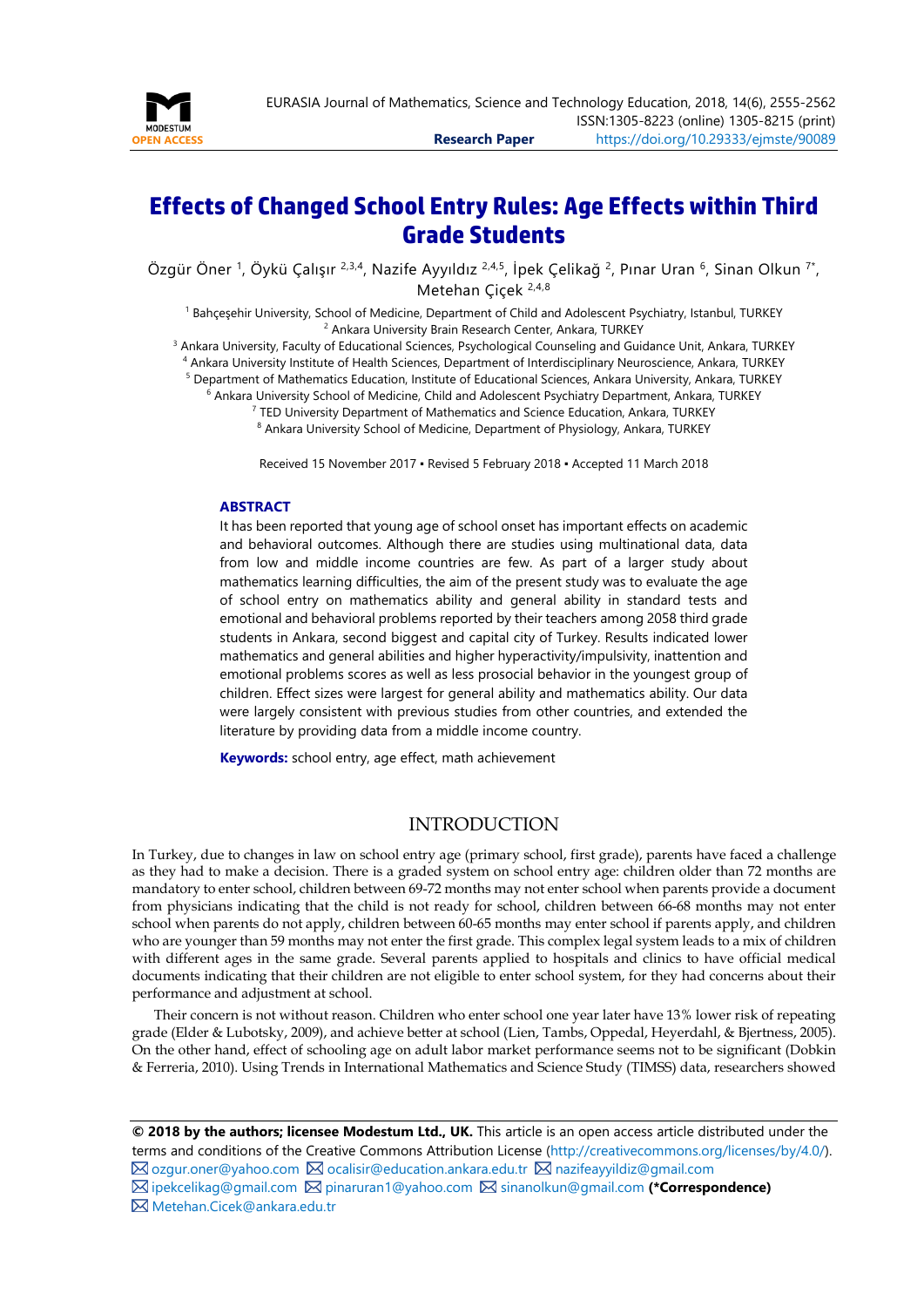#### **Contribution of this paper to the literature**

- In many countries, the age is a very important variable in school entry. So it would be valuable to know if it makes any effect on students' academic and general achievements during the school years.
- It is also important to know the effect of dramatic changes in school entry rules.
- Findings on the effects of younger age of school entry on academic and behavioral outcomes are not clear. Although there are studies using multinational data, data from low and middle income countries are few. The present study evaluates the effects of age of school entry on mathematics ability and general ability in standard tests and emotional and behavioral problems reported by their teachers among third grade students.

that youngest students in fourth and eighth grades have significantly lower standardized test scores when compared with oldest students (Bedard & Dhuey, 2006), indicating the longer run impact of relative age.

Effects of being younger-for-grade are not restricted to academic performance. Attention deficit hyperactivity disorder (ADHD) diagnosis is increased in younger children (Elder & Lubotsky, 2009). Children born just under the cutoff date of kindergarten entry are less likely to be diagnosed ADHD and to be treated with a stimulant (Evans, Morrill & Parente, 2010). Teacher reports are very important for ADHD diagnosis and teachers compare children with their peers. These findings call to attention the importance of relative standards in ADHD diagnosis (Elder, 2010).

Relatively younger age at school entry is also associated with higher risk of problems other than ADHD. Younger-for-grade students have been reported to be more likely classified as having learning disabilities (Dhuey & Lipscomb, 2008; Gledhill, Ford, & Goodman, 2002; Martin, Foels, Clanton, & Moon, 2004). Muhlenweg (2010), based on data from 17 countries, showed that relatively younger students were are commonly victims of school violence. Another study reported higher rates of teenage pregnancy among younger school entrants (Black, Devereux, & Salvanes, 2011). It has also been showed that children who entered school younger has a higher risk of being hyperactive at age 8 (but not age 11); at age 11 they were less adaptive to change. Those children who were relatively older at school entry has increased self-esteem years later (Thompson, Barnsley, & Battle, 2004). In a large cross-sectional study, Goodman and associates reported that relatively younger children at school had higher scores at both teacher and parent reports; they were also at increased odds of having a psychiatric diagnosis. Authors commented that the results were consistent with "relative age" explanation rather than "season of birth" explanation (Goodman, Gledhill, & Ford, 2003). However, early school entry did not have a significant impact on IQ (Mühlenweg, Blomeyer, Stichnoth & Laucht, 2012).

On the other hand, previous literature is not totally conclusive. Morrison and colleagues (Morrison, Griffith, & Alberts, 1997) found that relatively younger children made as much progress as older children at first grade. These children also made more progress than they would if they were in kindergarten. Several other studies reported no disadvantage of being younger for cohort in academic, behavioral or social terms (Buntaine & Costenbander, 1997; De Meis & Stearns, 1992; Jones & Mandeville, 1990; McNamara, Scissons, & Simonot, 2004). When the other side of the coin is examined, delayed entry to school may also lead to both positive and negative results. Taken together, most of the studies showed that delayed entry to school has "no, little, negative or diminishing effects" (Martin, 2009).

Therefore, effects of younger age of school entry on academic and behavioral outcomes are not clear. Although there are studies using multinational data, data from low and middle income countries are few. The aim of the present study was to evaluate age of school entry on mathematics ability and general ability in standard tests and emotional and behavioral problems reported by their teachers among third grade students in Ankara, second biggest and the capital city of Turkey.

In sum, we collected data from third grade students by using general ability and mathematics ability tests and teacher questionnaires. We divided the sample into three groups based on their age of school entry (early entrants, correct age for entry and late entrants). We investigated the effect of the age of school entry on mathematics performance and some behavioral measures by taking into account the socioeconomic status, general ability and teacher reports about the students.

## **METHODS**

#### **Sample**

Sample was part of a study on dyscalculia in third grade students. The parent study has three stages: screening, dyscalculia assessment and functional magnetic resonance imaging. For the first stage, 13 primary state schools at Ankara center were selected to represent lower, medium and higher socioeconomic backgrounds. At the screening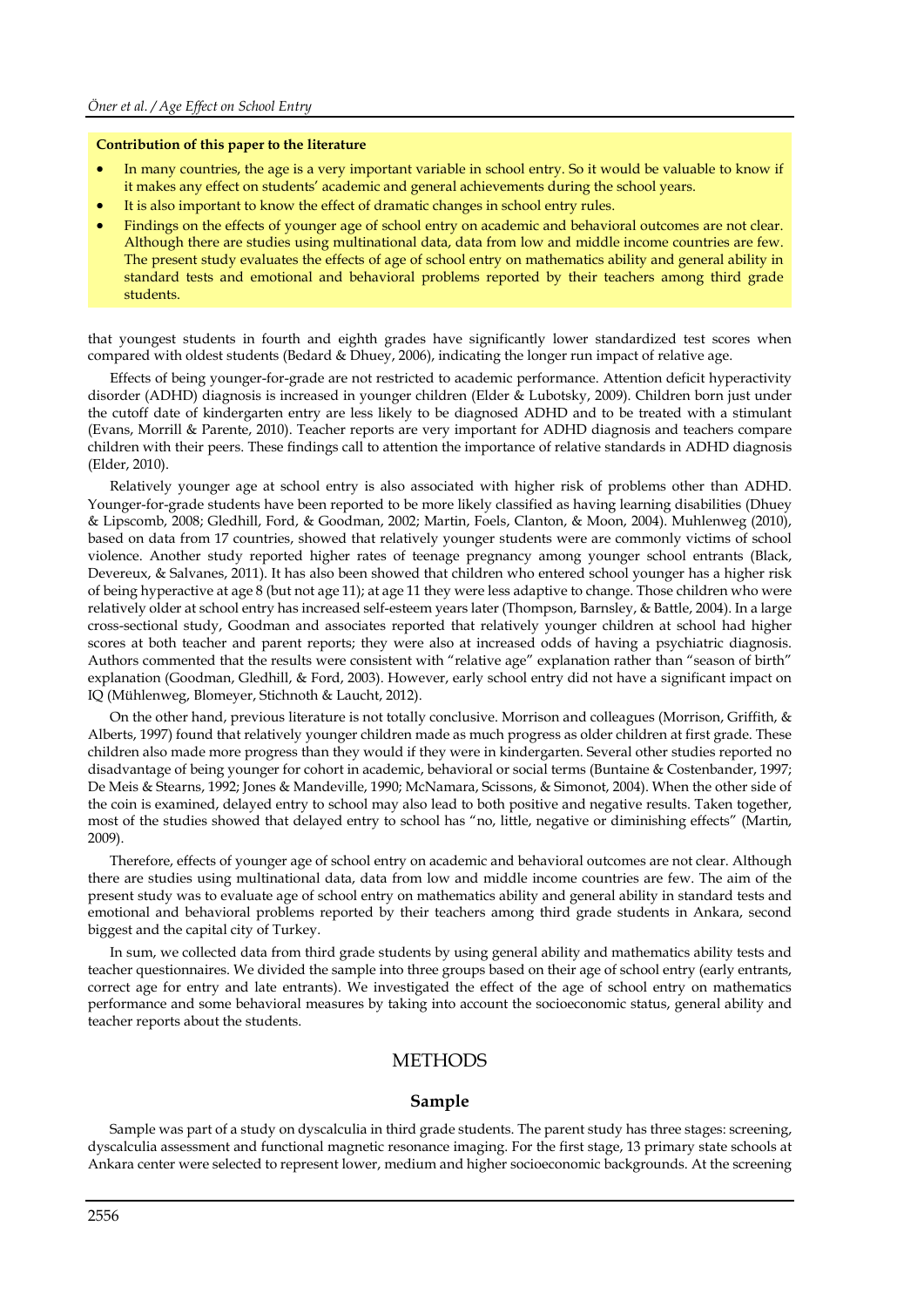phase, all students at the third grade from the selected schools were included. 2058 third grade student from these schools were screened with general ability (Raven's Standard Progressive Matrices) and mathematics ability tests (Mathematics Achievement Test and Calculation Performance Test) and screening questionnaires filled by their teachers (Swanson, Nolan, and Pelham –IV Questionnaire and Strengths and Difficulties Questionnaire). Data collected from 143 subjects were incomplete; therefore, 1915 subjects were included in data analysis. Raven's test and mathematics achievement tests were conducted by trained researchers in two separate sessions. Ankara University Internal Review Board approved the study.

#### **Measurements**

Swanson, Nolan, and Pelham –IV Questionnaire (SNAP-IV): Items include 18 ADHD symptoms, 9 in each hyperactivity/impulsivity and inattention subscales. Items are rated on 4 point scale from (0) not at all to (3) very much. Average rating per item (ARI) subscale score is calculated by adding all points in the subscale and dividing it by 9. SNAP-IV is reported to be a reliable and valid instrument (Bussing et al., 2008). In our study, teachers completed the SNAP-IV.

Strengths and Difficulties Questionnaire (SDQ, Goodman et al, 2001): SDQ gets information on 25 attributes, which are divided into 5 scales: emotional symptoms, conduct problems, hyperactivity-inattention, peer problems and prosocial behaviors. Extended forms include an impact supplement which provides information on whether the respondent thinks that the child has a problem and the impact of the problem in terms of social impairment, burden, chronicity and overall distress. SDQ has satisfactory reliability and validity (Goodman, 2001). Turkish form is also reported to be valid and reliable (Güvenir et al., 2008). We used SDQ Teacher form in the study.

Raven Progressive Matrices (RPM): We used Standard Progressive Matrices (SPM). SPM includes 5 sets of a total of 60 diagramatic puzzles with increasing difficulty. Test has been reported to have good reliability and validity (Raven, 2000).

Mathematics Achievement Test (MAT, Fidan, 2013): It includes counting, number patterns and basic calculation, and based on Turkish Ministry of Education mathematics curriculum. It takes almost 45 minutes to complete the test. Cronbach alpha coefficient is 0.93 for third grade.

Calculation Performance Test (De Vos, 1992; Olkun, Can, & Yeşilpınar, 2013): The test consists of 5 columns of arithmetic calculations (subtraction, multiplication, division, addition and mixed). One minute is allowed for each column and total correct answers are taken into account.

Data Analysis: Based on age of school entry, the sample was divided into three groups: early entrants (age of entry: 61-65 months, n=89), correct age for entry (age of entry: 66-77 months, n=1337), late entrants (age of entry: >78 months, n=464). Socioeconomic status (based on school district, low: n=837, middle: n=1078), gender (male: 947, 49.5%), Raven's SPM scores were other independent factors. Data on Kindergarten attendance was obtained from 1565 subjects, and was included in separate analysis and reported only when different from the main analysis. First, in univariate analysis of variance (ANOVA), we investigated the effects of each independent variable on mathematics achievement tests, SNAP-IV Hyperactivity/Impulsivity and Inattention ARI scores, SDQ Total Problems and Prosocial Behaviors scores. Second, we used logistic regression analysis to investigate the relative effects of the independent variables. In these models, Raven SPM score, age of school onset group, socioeconomic status (SES), and gender were independent factors. Analysis were performed separately for each outcome. Outcomes were defined as being in the lowest 10th percentile for MAT, CPT, SDQ Prosocial Behaviors scores, or in the higher 10th percentile for SDQ Total Problems, SNAP-IV Hyperactivity/Impulsivity and Inattention ARI scores. In the binary logistic regression analysis, the outcomes were coded as 1 and other cases were coded as 0. Values of p<.05 were reported as statistically significant.

## **RESULTS**

Age groups: MAT, CPT and SPM were available for 1904, 1900 and 1898 students, respectively. SDQ and SNAP-IV were available for 1621 and 1580 students, respectively. Current age range of the sample was 87 to 123 months. Girl to boy ratio was not statistically significant between age groups,  $x^2$  (1,  $N=1904$ ) =1.8,  $p=0.4$ ).

#### **Univariate Effects of Independent Variables on Mathematics Ability and Teacher Ratings**

**1- Age of school entry:** Descriptives were summarized in **Table 1**. Results indicated that mathematics ability, *F*(2, 1883) = 23.7; *p*<.001, general ability *F*(2, 1879) = 21.4; *p*<.001, and prosocial behaviors *F*(2, 1630) = 6.2; *p*=.002, increased significantly with age of school entry among third grade students. On the other hand, SDQ Total Problems score  $F(2, 1651) = 4.4$ ;  $p=0.01$ , and SNAP-IV based attention problems  $F(2, 1604) = 14.4$ ;  $p<0.01$ , and hyperactivity/impulsivity *F*(2, 1604) = 7.0; *p*<.001), decreased with age of school entry. However, all effect sizes were very small (*η*<sup>2</sup> between 0.006 and 0.025).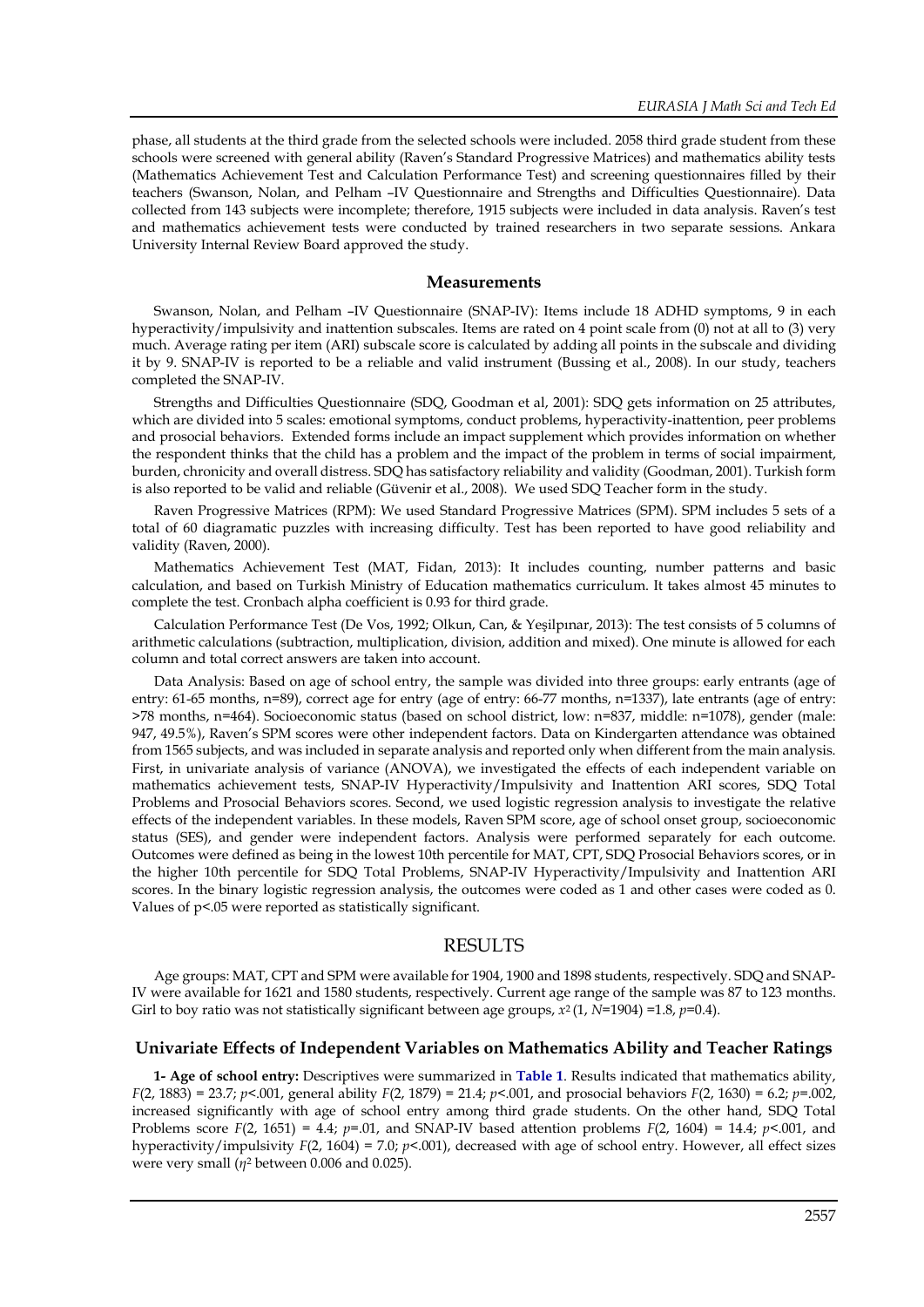|                       | <b>Significance</b> |                            |              |      |
|-----------------------|---------------------|----------------------------|--------------|------|
| <b>Early Entrants</b> | Correct-for-age     | <b>Late Entrants</b>       | F; p         |      |
| 44.9%                 | 50.5%               | 47.8%                      |              |      |
| $6.4 + 4.0$           | $8.8 + 4.1$         | $9.6 + 4.1$                | 23.7; < .001 | .025 |
| $66.0 \pm 25.3$       | $77.8 \pm 25.9$     | $82.6 \pm 24.5$            | 17.2: < .001 | .018 |
| $.72 \pm .81$         | $.55 \pm .73$       | $.36 \pm .60$              | 14.4; < 0.01 | .018 |
| $.59 + .85$           | $.40 \pm .65$       | $.31 \pm .58$              | 7.0; .001    | .009 |
| $13.0 + 4.7$          | $12.2 + 4.1$        | $11.7 \pm 3.4$             | 4.4: .012    | .006 |
|                       |                     | <b>Age of School Entry</b> |              |      |

MAT: Mathematics Achievement Test, CPT: Calculation Performance Test, SNAP-4: Strengths and Difficulties scores

**2- Gender:** Gender was a factor for mathematics ability, emotional and behavioral measures. Results indicated that girls had higher MAT  $F(1, 1904) = 7.1$ ;  $p = .008$ , SPM general ability  $F(1, 1904) = 12.0$ ;  $p = .001$ , and prosocial behaviors scores *F*(1, 1651) = 13.9; *p*<.001. On the other hand, SDQ Total Problems score *F*(1, 1651)= 8.4; *p*=.004, SNAP-IV Inattention ARI *F*(1, 1625)= 39.7; *p*<.001, and Hyperactivity/Impulsivity ARI *F*(1, 1625) = 80.1; *p*=.001, were higher in boys. All effect sizes were very small (*η*2 between 0.004 and 0.047).

**3- SES:** Results indicated that MAT *F*(1, 1904) = 9.9; *p*=.002, CPT *F*(1, 1904) = 23.7; *p*<.001, SPM general ability *F*(1, 1904)= 11.7; *p*=.001, and prosocial behaviors *F*(1, 1651) = 13.9; *p*<.001, were higher in higher SES group. On the other hand, SNAP-IV based attention problems *F*(1, 1625) = 15.2; *p*<.001, and hyperactivity/impulsivity *F*(1, 1625) = 10.2; p=.001, decreased with SES. All effect sizes were very small (*η*2 between 0.006 and 0.009).

**4- General Ability:** General ability had a significant and larger effect on all variables. MAT *F*(1, 1904) = 961.4; *p*<.001, *η*2=.34, CPT *F*(1, 1904) = 551.0; *p*<.001, *η*2=.23), and prosocial behaviors scores *F*(1, 1651) = 69.9; *p*<.001, *η*2=.04) increased with higher general ability, measured by Raven SPM. On the other hand, SDQ Total Problems score *F*(1, 1651) = 41.2; *p*<.001, *η*2=.03), SNAP-IV Inattention ARI *F*(1, 1625) = 190.6; *p*<.001, *η*2=.11), and Hyperactivity/Impulsivity ARI *F*(1, 1625) = 57.9; *p*=.001, *η*2=.04), were higher in children with lower general ability.

**5- Kindergarten:** MAT *F*(1, 1583) = 29.6; *p*<.001, CPT *F*(1, 1583) = 17.0; *p*<.001, SPM general ability *F*(1, 1583) = 42.3; *p*<.001, and prosocial behaviors *F*(1, 1353) = 10.0; *p*=.002, were higher in children who attended Kindergarten. On the other hand, SNAP-IV based attention problems *F*(1, 1335) = 4.7; *p*=.030) were lower among these children. Effect sizes were between 0.004 and 0.026.

#### **Lowest Mathematics Ability and Prosocial Behaviors and Highest Problem Groups**

**1- Age of school entry:** There was a "dose-response" effect between age of school entry and rates of having MAT (early: 27.0%; on-time: 13.0%; late: 9.9%) and CPT scores (early: 23.6%; on-time: 10.3%; late: 6.9%) lower than 10th percentile. Late entrants have lower rate of SDQ Prosocial Behaviors (early: 13.9%; on-time: 14.7%; late: 7.9%) score lower than 10th percentile. On the other hand, children who entered school earlier also had higher rates of having SNAP-IV Inattention (early: 21.3%; on-time: 12.1%; late: 8.0%) and Hyperactivity/Impulsivity ARI (early: 18.8%; on-time: 11.3%; late: 6.5%), and SDQ Total Problems (early: 16.0%; on-time: 13.5%; late: 8.3%) scores over 90th percentile when compared with other students.

**2- Gender:** Rate of boys was significantly higher than girls (14.9% vs 11.2%) for having MAT score and SDQ Prosocial Behaviors score (16.8% vs 9.1%) lower than 10th percentile. Boys also had higher rates of having SNAP-IV Inattention (17.2% vs 6.0%) and Hyperactivity/Impulsivity ARI (14.5% vs 6.3%), and SDQ Total Problems (14.7% vs 10.0%) scores over 90th percentile when compared with girls.

**3- SES:** Children from lower SES background had significantly higher rates of having SDQ Prosocial Behaviors score (17.4% vs 9.3%) lower than 10th percentile. These children also had higher rates of having SNAP-IV Inattention (13.5% vs 7.9%) and Hyperactivity/Impulsivity ARI (14.2% vs 9.3%), scores over 90th percentile when compared with children from higher SES.

**4- Kindergarten:** Children who did not attend to Kindergarten had higher rates of MAT (19.7% vs 9.4%), and CBT (15.4% vs 8.1%) lower than 10th percentile. These children also had higher rates of having SDQ Total Problems (14.1% vs 9.9%) scores over 90th percentile when compared with other children.

## MULTIVARIATE MODELS

#### **Mathematics Ability**

Logistic regression analysis indicated that being in the lowest 10th percentile for MBT performance was associated with lower Raven SPM score (See **Table 2** and **3** for details). On the other hand, being in the lowest 10th percentile for CPT score was associated with Raven SPM score and younger age of school entry.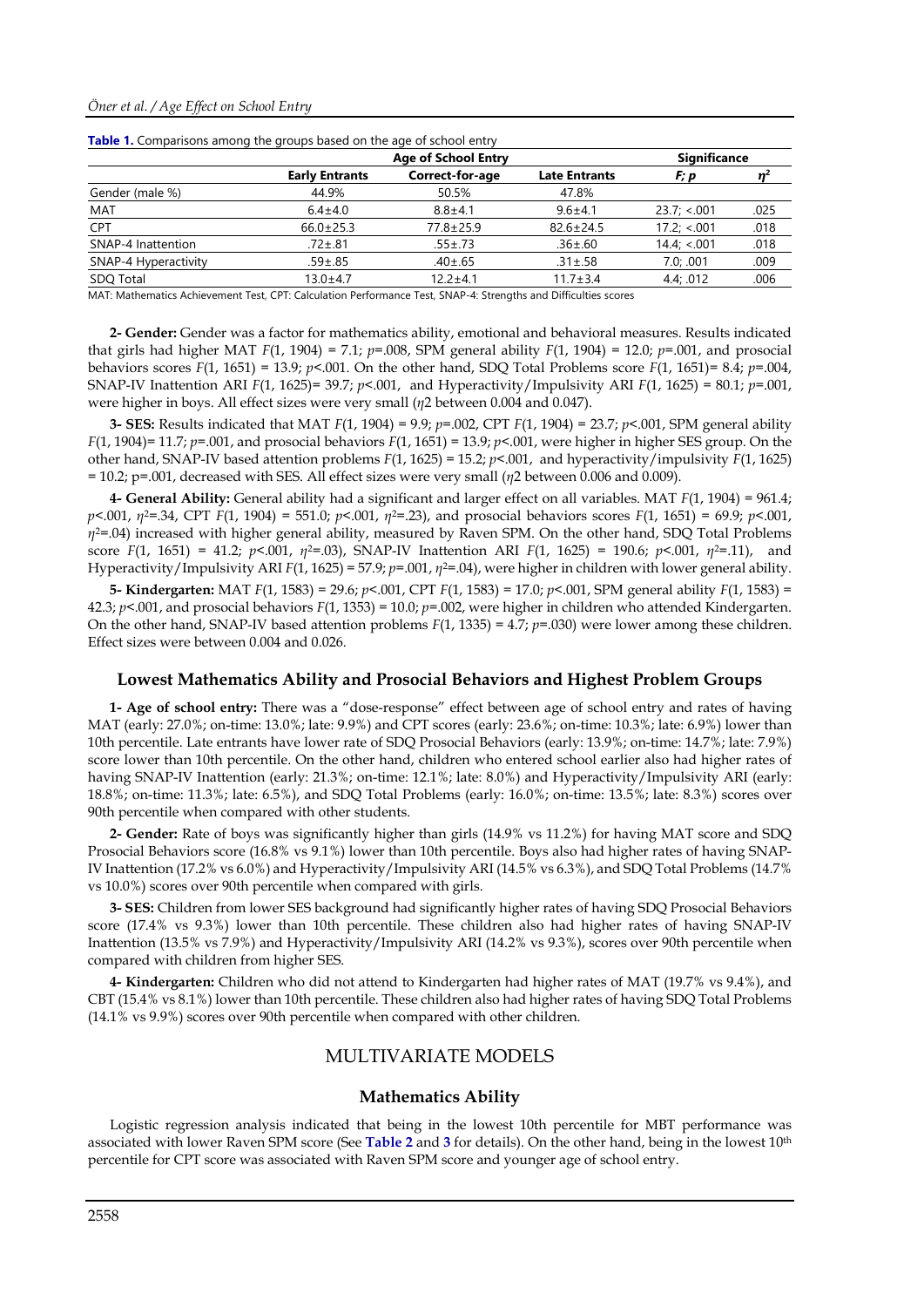|                     | <b>MAT</b> |     |       |        |                    |        | <b>CPT</b> |       |        |                   |  |  |  |
|---------------------|------------|-----|-------|--------|--------------------|--------|------------|-------|--------|-------------------|--|--|--|
|                     | в          | SΕ  | Wald  | D      | <b>OR (95%CI)</b>  | В      | SE.        | Wald  | P      | OR (95%CI)        |  |  |  |
| Gender              | .17        | .16 | 1.2   | .28    | $1.2(.87-1.6)$     | $-.17$ | .17        | .96   | .33    | $.85(.61-1.2)$    |  |  |  |
| Age of school entry | 3.1        |     |       | .22    |                    | 5.1    |            |       | .078   |                   |  |  |  |
| Correct for age     | $-.40$     | .28 | 1.9   | .16    | $67.2$ $(.39-1.2)$ | $-.46$ | .29        | 2.4   | .12    | $.63$ $(.35-1.1)$ |  |  |  |
| Late entry          | $-.56$     | .32 | 3.1   | .08    | $.57(.30-1.1)$     | $-.77$ | .34        | 5.1   | .02    | .46 (.23 -.91)    |  |  |  |
| <b>RSPM</b>         | $-.14$     | .01 | 227.8 | < .001 | .87 (.85 - .88)    | $-14$  | .01        | 188.4 | < .001 | .87 (.85 - .89)   |  |  |  |
| SES                 | $-13$      | .16 | .73   | .39    | $.88(.65-1.2)$     | $-15$  | .17        | .79   | .38    | $.886(.62-1.2)$   |  |  |  |

\*RSPM score, age of school onset group, socioeconomic status (SES), and gender were independent factors.

\*\*Outcomes were defined as being in the lowest 10th percentile for MAT, CPT, SDQ Prosocial Behaviors scores, or in the higher 10th percentile for SDQ Total Problems, SNAP-IV Hyperactivity/Impulsivity and Inattention ARI scores.

\*\*\*CI: Confidence Interval.

**Table 3.** Results of the logistic regression analysis (continuing from Table 2)

|                        | <b>SNAP-4 Inattention</b> |           |      |         |                      |             | <b>SNAP-4 Hyperactivity</b> |      |         |                      |           |     | <b>SDQ Total</b> |         |                      |  |
|------------------------|---------------------------|-----------|------|---------|----------------------|-------------|-----------------------------|------|---------|----------------------|-----------|-----|------------------|---------|----------------------|--|
|                        | В                         | <b>SE</b> | Wald | p       | <b>OR</b><br>(95%CI) | В           | <b>SE</b>                   | Wald | P       | <b>OR</b><br>(95%CI) | В         | SE  | Wald             | P       | <b>OR</b><br>(95%CI) |  |
| Gender                 | .87                       | .18       | 22.6 | < 0.001 | 2.3<br>$(1.7 - 3.4)$ | 1.2         | .18                         | 41.9 | $-.001$ | 3.2<br>$(2.2 - 4.5)$ | .36       | .16 | 5.0              | .025    | 1.4<br>$(1.1 - 2.0)$ |  |
| Age of<br>school entry | 7.1                       |           |      | .029    |                      | 7.6         |                             |      | .022    |                      | 5.1       |     |                  | .078    |                      |  |
| Correct for<br>age     | $-25$ .32                 |           | .61  | .43     | .78<br>$(.42-1.5)$   | $-.53$ .30  |                             | 3.1  | .08     | .59<br>$(.33-1.1)$   | .02       | .34 | .002             | .96     | 1.0<br>$(.53-2.0)$   |  |
| Late entry             | $-.82$ .37                |           | 4.8  | .03     | .44<br>$(.21-.92)$   | $-0.93$ .35 |                             | 7.2  | .007    | .40<br>$(.20-.78)$   | $-45$ .38 |     | 1.5              | .23     | .64<br>$(.31-1.3)$   |  |
| <b>RSPM</b>            | $-.08$                    | .01       | 71.8 | < 0.001 | .92<br>$(.91-.94)$   | $-.04$      | .01                         | 22.5 | $-.001$ | .96<br>$(.94-.98)$   | $-.05$    | .01 | 37.8             | $-.001$ | .95<br>$(.93-.97)$   |  |
| SES                    | $-.49$                    | .17       | 8.0  | .005    | .61<br>$(.44-.86)$   | $-.40$ .16  |                             | 6.2  | .013    | .67<br>$(.49-.92)$   | .35       | .16 | 4.8              | .028    | 1.4<br>$(1.0 - 1.9)$ |  |

\*RSPM score, age of school onset group, socioeconomic status (SES), and gender were independent factors.

\*\*Outcomes were defined as being in the lowest 10th percentile for MAT, CPT, SDQ Prosocial Behaviors scores, or in the higher 10th percentile for SDQ Total Problems, SNAP-IV Hyperactivity/Impulsivity and Inattention ARI scores.

\*\*\*CI: Confidence Interval.

## **Teacher Ratings**

Being male, having lower Raven SPM score, lower SES and younger age of school entry were all associated with increased risk of being in the lowest 10th percentile for prosocial behaviors, and 90th percentile of SDQ Total Problems score, and SNAP-IV Inattentiveness and Hyperactivity/Impulsivity ARI. Overall, results suggested that, female students and students with better general ability had better prosocial skills and lower behavioral problems. Students with older age of school entry had less attention problems, hyperactivity and impulsivity.

## DISCUSSION

Our results indicated that there were several significant age related differences among students in the same grade. These differences included lower mathematics in the youngest group of children in third grade when compared with particularly oldest group of children in the same grade. Also youngest children showed lower general abilities and higher SNAP-IV hyperactivity/impulsivity, SNAP-IV inattention and SDQ emotional problems score as well as less prosocial behavior than oldest ones. This was consistent with a previous study which used parent and teacher rated SDQ to compare relative age effects and reported higher total problem scores in younger children (Goodman et al., 2003). Mean age difference between youngest and oldest group in the analysis was almost 16 months. Effect sizes of differences of means between the youngest and oldest age groups were largest for general ability and mathematics ability. Effect sizes for behavioral measures were smaller; largest difference was in SNAP-IV Inattention score. Smaller effect sizes were detected for SDQ Emotion Problems and Prosocial Behaviors, and SNAP-IV Hyperactivity/Impulsivity. Gender was another important factor, particularly for Hyperactivity/Impulsivity, Inattention and Conduct Problems. This was consistent with previous studies which reported higher prevalence of these problems in males (NICE ADHD Guideline, 2008). Effect size of gender on mathematics and general abilities were small.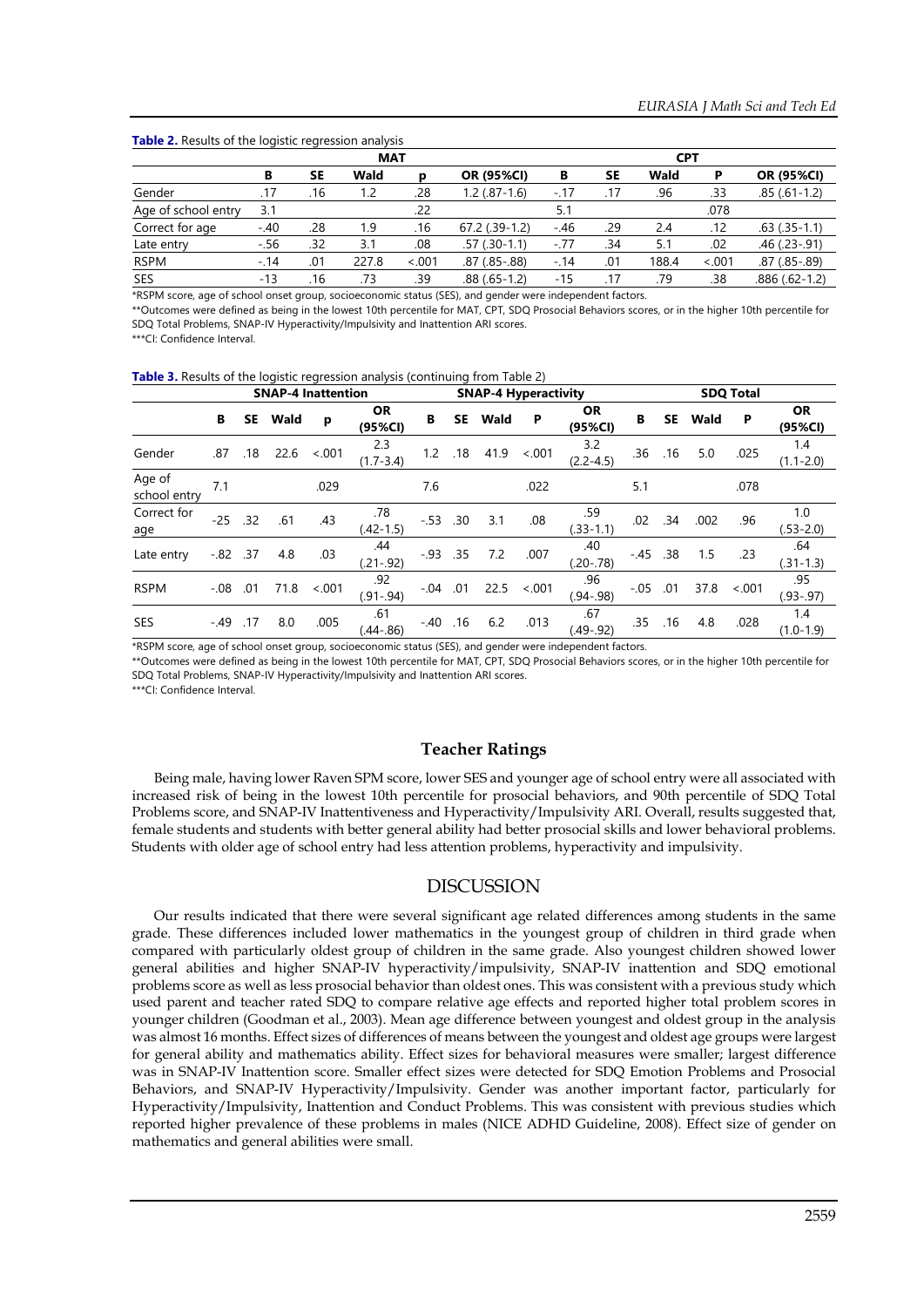#### *Öner et al. / Age Effect on School Entry*

Results suggested that, when compared with the oldest group, youngest students were less mature in cognitive and behavioral terms. Attention problems were associated with both general ability and mathematics ability (r=-.33 and -.40, respectively). There were at least three possible explanations, which were not mutually exclusive, of this association. First, this association might be spurious. It can be speculated that, attention problems reported by teachers might be influenced by academic performance, which was lower in younger students, as indicated by worse mathematics ability. It has been reported that teacher reports may be based on comparison of children with their peers (Evans et al., 2010). Older, and more cognitively mature, children had higher mathematics ability and more prosocial behaviors. This may lead to a less favorable assessment of younger children by the teachers. In fact, it has been suggested that, children who were just under the cut-off age for school entry, who are older, had lower rate of ADHD and stimulant treatment (Evans et al., 2010). Second, children with lower general (lower SPM score) or mathematics ability might have more prominent attention problems and hyperactivity/impulsivity. It is well known that attention problems and hyperactivity/impulsivity is more common in subjects with learning problems (NICE ADHD Guideline, 2008). Third, subjects with attention problems might have lower academic performance, which has also been reported extensively (e.g. Wolraich et al., 2003).

Our results were consistent with previous studies. It has been shown that youngest children in a given grade had lower standardized test scores when compared with oldest students (Bedard & Dhuey, 2006), and children who enter school early had a higher risk of repeating grade (Elder & Lubotsky, 2009), and achieve less at school (Lien et al., 2005). Younger children also have a higher risk of receiving ADHD diagnosis (Elder & Lubotsky, 2009), being victim to bullying (Muhlenweg, 2010), and having learning disabilities (Dhuey & Lipscomb, 2008; Martin et al., 2004). In our sample, due to regulatory changes, age range was over one year in third grade. This was larger than most of the previous studies. Multiplier processes are important in amplifying differences. In fact, younger children in school were reported to have higher risk of psychopathology in adolescence, much later than school entry (Goodman et al., 2003). From an academic stand-point, older students' maturity advantage may increase their chance of selection for advanced curriculum groups or faster progress in a common curriculum, leading to accumulation of more skills (Bedard & Dhuey, 2006). Gender, socioeconomic status, race and other factors may also show multiplying effects. These processes may even be more evident in Turkey, where high-school and college entries depend on success in centrally administered examinations. In high-school exams, students are compared to their same grade peers, and there are huge quality differences between high-schools, which will further increase academic differences.

Limitations of the study included lack of a valid and reliable socioeconomic status indicator, lack of parent reports, assessment of only general and mathematics abilities. In Turkey, during the first four grades, teachers are responsible for a single classroom. We collected data at April, near end of the spring term. Therefore, we believe that teachers had ample opportunity to have valid and reliable opinions about their students. On the other hand, Elder reported that (2010), age of school entry affected teachers' perceptions of whether the child exhibits ADHDrelated symptoms more strongly than parental perceptions. Therefore, parent reports might not show the age effects we reported.

We reported in this article data from a low-middle income country, which included academic and behavioral variables obtained from a single sample. Although academic variables have been reported more extensively in multinational studies, behavioral data are more sparse. Our data were largely consistent with previous studies from other countries, and extended the literature by showing evidence related to the differences in a single school grade. The data indicated that younger children in the same school grade showed lower general and mathematical ability and higher ADHD symptom scores based on teachers' evaluations.

## ACKNOWLEDGEMENT

This Project has been funded by the Scientific and Technological Research Council of Turkey (TUBITAK) under the grant number 214-S-069 in 2015.

## REFERENCES

Bedard, K., & Dhuey, E. (2006). The persistence of early childhood maturity: international evidence of long-run age effects. *Quarterly Journal of Economics, 121,* 1437–1472. <https://doi.org/10.1093/qje/121.4.1437>

- Black, S. E., Devereux, P. J., & Salvanes, K. G. (2011). Too young to leave the nest? The effects of school starting age. *The Review of Economics and Statistics, 93,* 455-467. [https://doi.org/10.1162/REST\\_a\\_00081](https://doi.org/10.1162/REST_a_00081)
- Buntaine, R. L., & Costenbader, V. K. (1997). The effectiveness of a transitional prekindergarten program on later academic achievement. *Psychology in the Schools*, *34*(1), 41-50. [https://doi.org/10.1002/\(SICI\)1520-](https://doi.org/10.1002/(SICI)1520-6807(199701)34:1%3c41::AID-PITS5%3e3.0.CO;2-Y) [6807\(199701\)34:1<41::AID-PITS5>3.0.CO;2-Y](https://doi.org/10.1002/(SICI)1520-6807(199701)34:1%3c41::AID-PITS5%3e3.0.CO;2-Y)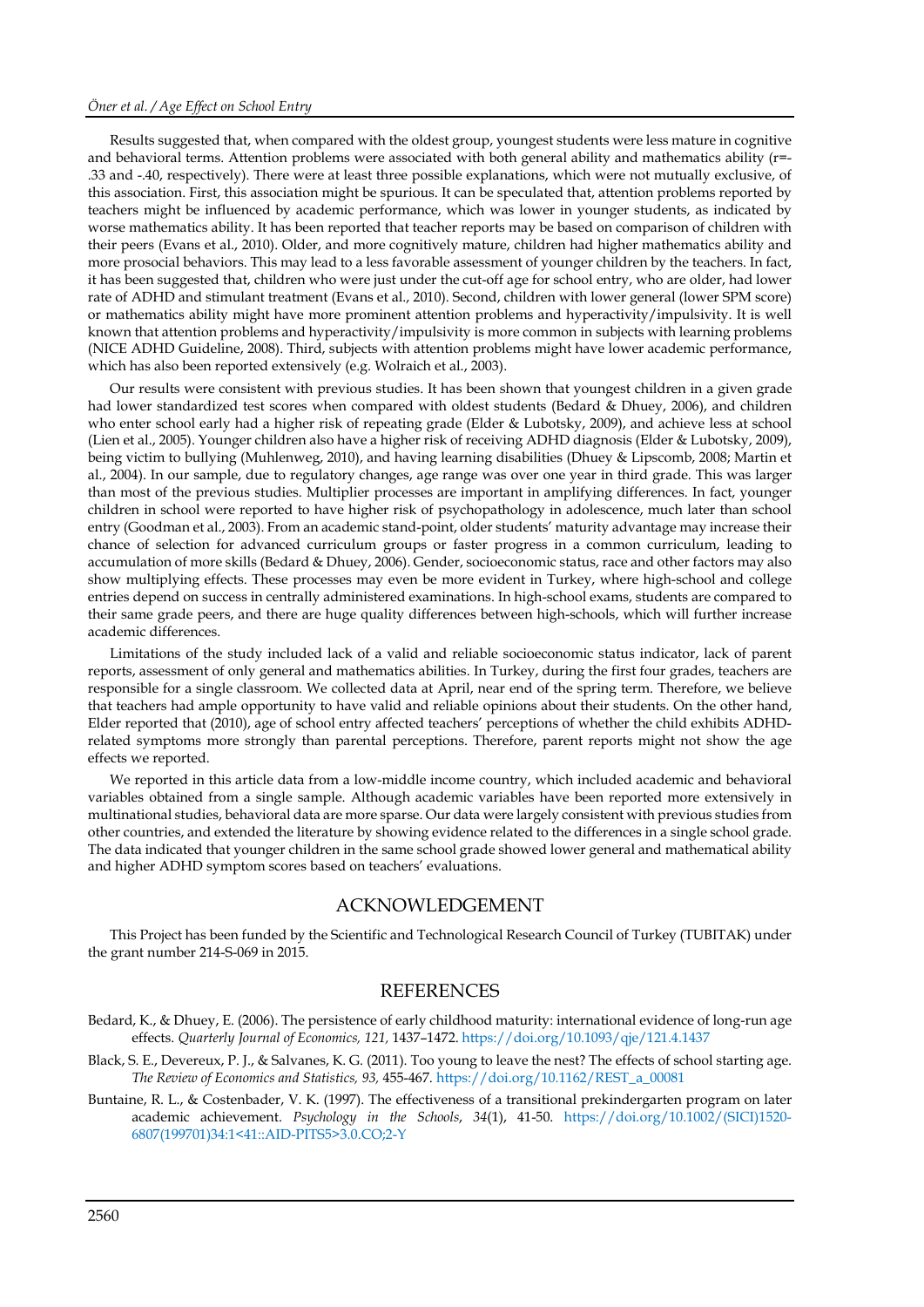- Bussing, R., Fernandez, M., Harwood, M., Wei, H., Garvan, C. W., Eyberg, S. M., & Swanson, J. M. (2008). Parent and teacher SNAP-IV ratings of attention deficit hyperactivity disorder symptoms: psychometric properties and normative ratings from a school district sample. *Assessment, 15,* 317-328. <https://doi.org/10.1177/1073191107313888>
- De Meis, J. L., & Stearns, E. S. (1992). Relationship of school entrance age to academic and social performance. *The Journal of Educational Research*, *86*(1), 20-27[. https://doi.org/10.1080/00220671.1992.9941823](https://doi.org/10.1080/00220671.1992.9941823)
- De Vos, T. (1992). *Tempo-test rekenen (Number fact retrieval test)*. Nijmegen: Berkhout.
- Dhuey, E., & Lipscomb, S. (2008). What makes a leader? Relative age and high school leadership. *Economics of Education Review, 27,* 173–183. <https://doi.org/10.1016/j.econedurev.2006.08.005>
- Dobkin, C., & Ferreira, F. (2010). Do school entry laws affect educational attainment and labor market outcomes? *Economics of Education Review, 29,* 40–54. <https://doi.org/10.1016/j.econedurev.2009.04.003>
- Elder, T. E. (2010). The Importance of Relative Standards in ADHD Diagnoses: Evidence Based on Exact Birth Dates. *Journal of Health Economics, 29,* 641–656. <https://doi.org/10.1016/j.jhealeco.2010.06.003>
- Elder, T. E., & Lubotsky, D. H. (2009). Kindergarten Entrance Age and Children's Achievement: Impacts of State Policies, Family Background, and Peers. *Journal of Human Resources, 44,* 641–683. <https://doi.org/10.1353/jhr.2009.0015>
- Evans, W. M., Morrill, M. S., & Parente, S. T. (2010). Measuring inappropriate medical diagnosis and treatment in survey data:The case of ADHD among school-age children. *Journal of Health Economics, 29,* 657–673. <https://doi.org/10.1016/j.jhealeco.2010.07.005>
- Fidan, E. (2013). *İlkokul Öğrencileri İçin Matematik Dersi Sayılar Öğrenme Alanında Başarı Testi Geliştirilmesi [Mathematics Achievement Test for Primary School Students]* (Unpublished masters' thesis), Ankara Üniversitesi, Eğitim Bilimleri Enstitüsü.
- Gledhill, J., Ford, T., & Goodman, R. (2002). Does season of birth matter? The relationship between age within the school year (season of birth) and educational difficulties amongst a representative general population sample of children and adolescents (aged 5-15) in Great Britain. *Research in Education 68*, 41-47. <https://doi.org/10.7227/RIE.68.4>
- Goodman, R. (2001). Psychometric properties of the strengths and difficulties questionnaire (SDQ). *Journal of American Academy of Child and Adolescent Psychiatry, 40,* 1337-1345. [https://doi.org/10.1097/00004583-](https://doi.org/10.1097/00004583-200111000-00015) [200111000-00015](https://doi.org/10.1097/00004583-200111000-00015)
- Goodman, R., Gledhill, J., & Ford, T. (2003). Child psychiatric disorder and relative age within school year: cross sectional survey of large population sample. *British Medical Journal, 327,* 472-475. <https://doi.org/10.1136/bmj.327.7413.472>
- Güvenir, T., Özbek, A., Baykara, B., Arkar, H., Şentürk, B., & İncekaş, S. (2008). Psychometric Properties of The Turkish Version of The Strengths and Difficulties Questionnaire (SDQ). *Turkish Journal of Child Adolescent Mental Health,* 15, 65-74. Retrieved from [http://toad.edam.com.tr/sites/default/files/pdf/gucler-ve](http://toad.edam.com.tr/sites/default/files/pdf/gucler-ve-guclukler-anketi-toad.pdf)[guclukler-anketi-toad.pdf](http://toad.edam.com.tr/sites/default/files/pdf/gucler-ve-guclukler-anketi-toad.pdf)
- Jones, M. M., & Mandeville, G. K. (1990). The effect of age at school entry on reading achievement scores among South Carolina students. *Remedial and Special Education*, *11*(2), 56-62. <https://doi.org/10.1177/074193259001100209>
- Lien, L., Tambs, K., Oppedal, B., Heyerdahl, S., & Bjertness, E. (2005). Is relatively young age within a school year a risk factor for mental health problems and poor school performance? A population-based cross-sectional study of adolescents in Oslo, Norway. *BMC Public Health 5,* 102. <https://doi.org/10.1186/1471-2458-5-102>
- Martin, A. J. (2009). Age appropriateness and motivation, engagement, and performance in high school: Effects of age within cohort, grade retention, and delayed school entry. *Journal of Educational Psychology, 101*(1), 101- 114[. https://doi.org/10.1037/a0013100](https://doi.org/10.1037/a0013100)
- Martin, R. P., Foels, P., Clanton, G., & Moon, K. (2004). Season of birth is related to child retention rates, achievement, and rate of diagnosis of specific ld. *Journal of Learning Disabilities, 37,* 309–317. <https://doi.org/10.1177/00222194040370040301>
- McNamara, J., Scissons, M., & Simonot, S. (2004). Should We "Redshirt" in Kindergarten? A Study of the Effect of Age on Kindergarteners' Reading Readiness. *Alberta Journal of Educational Research, 50*(2). Retrieved from <http://ajer.journalhosting.ucalgary.ca/index.php/ajer/article/view/449>
- Morrison, F. J., Alberts, D. M., & Griffith, E. M. (1997). Nature -nurture in the classroom: Entrance age, school readiness, and learning in children. *Developmental Psychology*, *33*(2), 254. [http://dx.doi.org/10.1037/0012-](http://dx.doi.org/10.1037/0012-1649.33.2.254) [1649.33.2.254](http://dx.doi.org/10.1037/0012-1649.33.2.254)